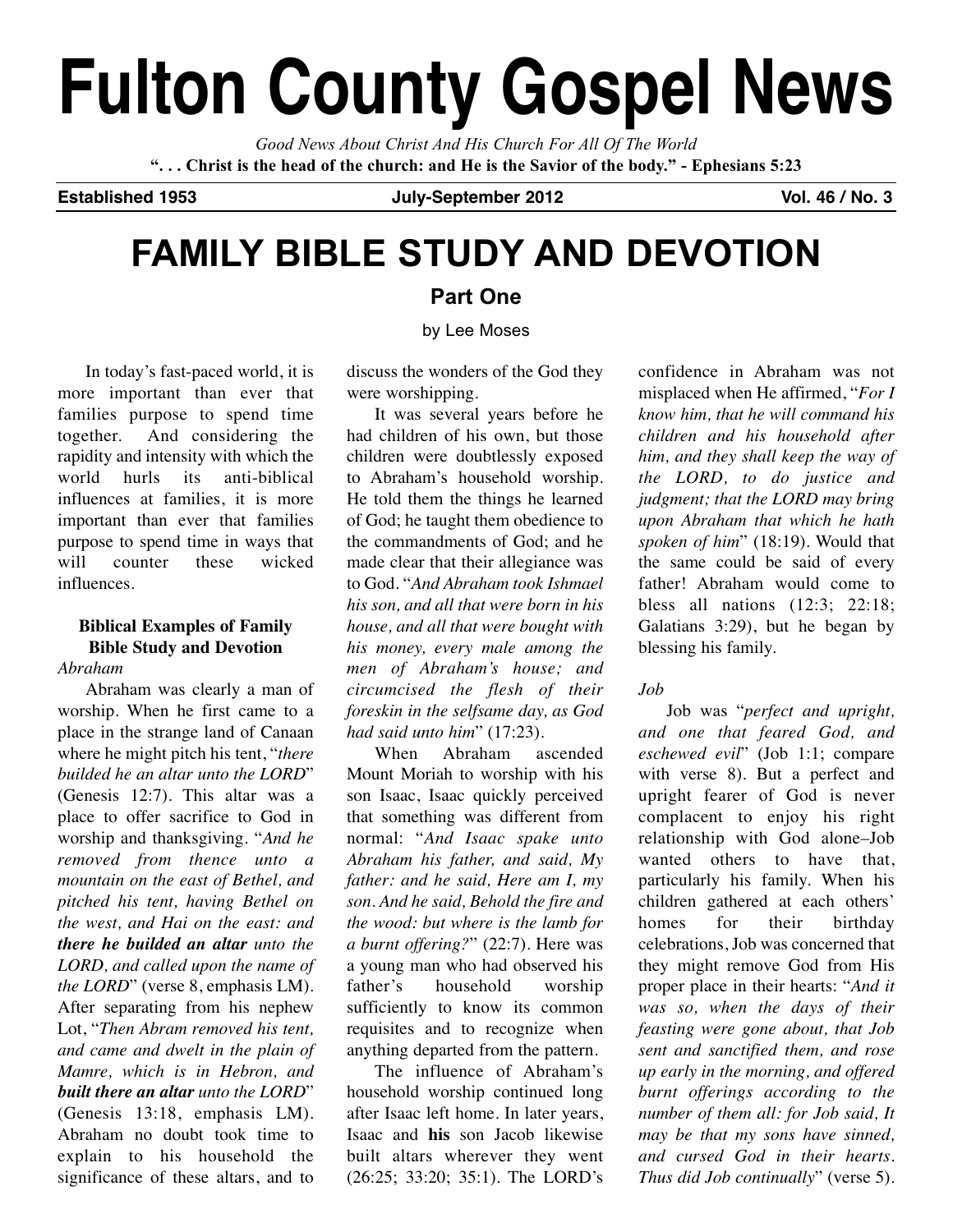#### **FULTON COUNTY GOSPEL NEWS** USPS Publication #211780

. . . is a Periodical publication issued monthly by the Church of Christ at Third and Bethel (P.O. Box 251), Mammoth Spring, AR 72554-0251. **POSTMASTER: Please mail all changes of address to the above address.**

**FCGN** is mailed free of charge to any who care to receive it. We will be happy to add any names to the regular mailing list. If you send in a name we must have a complete address, including number and street name, or R.R. or HCR number, plus box number, or a P.O. Box number and the **NINE DIGIT ZIP CODE**. This paper is supported by voluntary contributions for which we are grateful. Financial information will be furnished upon request. **Mail all address corrections or manuscripts to:**

#### **FULTON COUNTY GOSPEL NEWS** P.O. Box 251

Mammoth Spring, AR 72554

| Lee Moses $\dots\dots\dots\dots\dots\dots$ . EDITOR |  |
|-----------------------------------------------------|--|
|                                                     |  |
| E-Mail cocfcgn@centurytel.net                       |  |
| Website www.fultoncountygospelnews.org              |  |
|                                                     |  |
| E-Mail $\ldots$ sales@halopages.net                 |  |

#### *continued from page one*

Job understood that in worldly settings, worldly thinking and worldly practices inevitably become part of the spiritually unprepared. Job was a wealthy and powerful man with myriad responsibilities, but he **continually** found time to worship with his family, and to counter potential godlessness that might creep into their hearts.

#### *Commandments to Israelites*

Moses left no doubt as to how often the families of Israel were to reflect upon the word of God:

*And these words, which I command thee this day, shall be in thine heart: And thou shalt teach them diligently unto thy children, and shalt talk of them when thou sittest in thine house, and when thou walkest by the way, and when thou liest down, and when thou risest up. And thou shalt bind them for a sign*

*upon thine hand, and they shall be as frontlets between thine eyes. And thou shalt write them upon the posts of thy house, and on thy gates* (Deuteronomy 6:6- 9).

*And ye shall teach them your children, speaking of them when thou sittest in thine house, and when thou walkest by the way, when thou liest down, and when thou risest up. And thou shalt write them upon the door posts of thine house, and upon thy gates: That your days may be multiplied, and the days of your children, in the land which the LORD sware unto your fathers to give them, as the days of heaven upon the earth* (Deuteronomy 11:19-21).

God's word was to pervade every fiber of every family's fabric. Note that the Israelites were to teach the word of God to their children **diligently** and **often**. They were literally to recite the words again and again.1 Not only this, but the parents were to be their children's **primary** source of religious education. While it would not entirely encompass the enormity of this education, godly parents would doubtlessly have set aside time each day for the express purpose of learning God's word.

Although Christian families are not bound by the commandments of Moses, should they be any less diligent and frequent in teaching their children? We who have a "*better covenant, which was established upon better promises*" (Hebrews 8:6), should we not make that covenant and its promises known to our children? Any neglect of our better covenant is more egregious than the Israelites' neglect

of their inferior covenant (2:1-4; 10:18-29). "*[W]hatsoever things were written aforetime were written for our learning, that we through patience and comfort of the scriptures might have hope*" (Romans 15:4), and Christian parents have lessons to learn and hope to have through heeding these injunctions.

#### *Lois and Eunice*

Timothy the evangelist lived a life of Christian character and commitment that was respected wherever he went (Acts 16:2; Philippians 2:20-22). The apostle Paul extolled Timothy's "*unfeigned faith*," also divulging two main sources of it–"*When I call to remembrance the unfeigned faith that is in thee, which dwelt first in thy grandmother Lois, and thy mother Eunice; and I am persuaded that in thee also*" (2 Timothy 1:5). Timothy did not have this "*unfeigned faith*" because he inherited it at birth from his mother and grandmother. Neither was it only a matter of having a good example, although this certainly contributed. Lois and Eunice **taught** Timothy the Scriptures–"*And that from a child thou hast known the holy scriptures, which are able to make thee wise unto salvation through faith which is in Christ Jesus*" (3:15). If we want our children to be Timothys–those who serve the Lord from their youth and throughout their lives–it will take a similar commitment to teaching them the Scriptures from their youth.

<sup>1</sup> This is how the word for "teach diligently" (6:7, piel form of *šnn*) is defined in Ludwig Koehler and Walter Baumgartner, *The Hebrew and Aramaic Lexicon of the Old Testament*, ed. Johann Jakob Stam, trans. M. E. J. Richardson, CD-ROM ed. (Leiden: Brill, 1994), BibleWorks, v.9.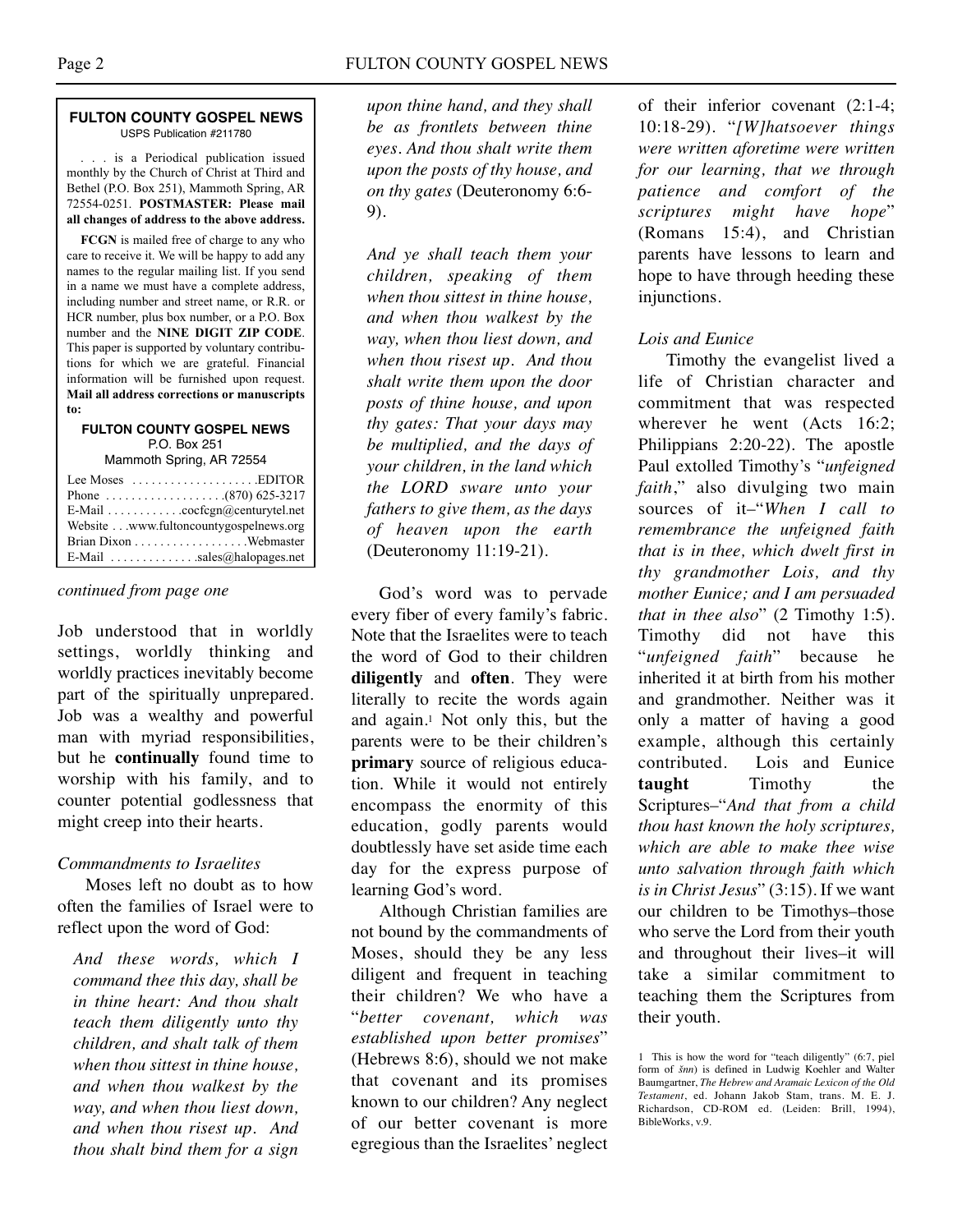# **WHY MEN FAIL JESUS**

by Dub McClish

Among Jesus' greatest causes of distress must have been those who failed Him. These included unbelievers as well as various disciples who abandoned, denied, or betrayed Him.

History proves that "human nature" is one of the great constants of our existence. Thus men continue to fail the Son of God for the same reasons they did when He lived among them, including the following:

**• Elitism.** He was not the king the Jews expected from their prophets, and could anyone from Nazareth amount to anything? (John 1:46). Intellectual elitists still reject Him and sneer at the poor dupes who believe in Him and His Word. Worldly "wisdom" blinds many (1 Corinthians 1:26–28). Hosts even of "disciples" reject His simple plan of salvation and church.

**• Selfishness.** The rich fool (Luke 12:13–27), the nine ungrateful lepers (Luke 17:17), and the disciples who could not bear Jesus' "hard teachings" (John 6:66) exemplify the utter selfishness of some who failed Jesus. Those who take the Lord's day for their own rest and/or recreation, those who never think of others, and those who never pause to thank God for His innumerable blessings all likewise fail Him. Jesus requires His disciples to "deny self" (Luke 9:23).

**• Covetousness.** The rich young ruler, who loved His riches more than He loved the Lord and His Word (Matthew 19:22), and Judas, who delivered the Savior to His enemies for \$15.00 (26:15), demonstrate this trait that severed them from Him. Those today who live only for money and what it will buy, and who heap up riches only for the pursuit of their own pleasures and earthly pursuits, grossly fail Jesus (and themselves). Gaining the world in exchange for one's soul is a sorry swap (Luke 9:25).

**• Doubt and fear.** His fleshly brothers did not believe in Him (Mat. 13:57; John 7:5), numerous "believers" feared to say so publicly because of fear (John 7:13; 9:22; 19:38), and for fear, even Peter denied Him three times (Mark 14:66–72). Faced with ridicule or persecution, the hearts of many cower in fear. Fear causes them to conform to the world, deny the Biblical Creation account, or at least hold their faith in silence. If we are ashamed of Jesus, He will be ashamed of us (Mark 8:38).

**• Neutrality.** Pilate, the ultimate politician, sought to "prove" his "neutrality" in his hand-washing ceremony (Mat. 27:24). Neutrality does not exist when good and evil are involved. Men still strive in vain to serve two masters (Mat. 6:24), but failure to declare **for** Jesus is to declare **against** Him (12:30). We either serve Jesus or we fail Him. No "in between" exists.

5101 E. University Drive, Box 6 Denton, Texas 76208

# **THE GREAT SALVATION**

by Marvin L. Weir

Some questions will forever be etched in our minds, and the question the writer of Hebrews sets forth is one of those questions. It is a simple but profound question, and absolutely to the point. The question is, "*how shall we escape, if we neglect so great a salvation? which having at the first been spoken through the Lord, was confirmed unto us by them that heard*" (Hebrews 2:3). May we profit by a brief study of this question!

**This Salvation Is Great!** First, it is great when you think of the greatness of Him who saves. He is the heir of all things and the Maker of the world. He is the brightness of the Father's glory and "*the express image of His person*." He upholds all things by the Word of His power, and is much better than angels could ever hope to be [See Hebrews 1:1-4].

Second, this salvation is great when you think of the terrible condition from which it saves. One can choose to be delivered from the wages of sin–eternal death (Romans 6:23). A person can "*have redemption through his blood, the forgiveness of* [his] *trespasses, according to the riches of his grace*" (Ephesians 1:7).

Third, this salvation is great when you consider the obedient are as sons and daughters and heirs of life eternal. Such heirs have a better life here and "*in the world to come eternal life*" (Luke 18:30).

**This Salvation May Be Neglected!** "*We ought to give the more earnest heed to the things that were heard, lest haply we drift away from them*" (Heb. 2:1). The KJV says, "*lest at any time we should let*